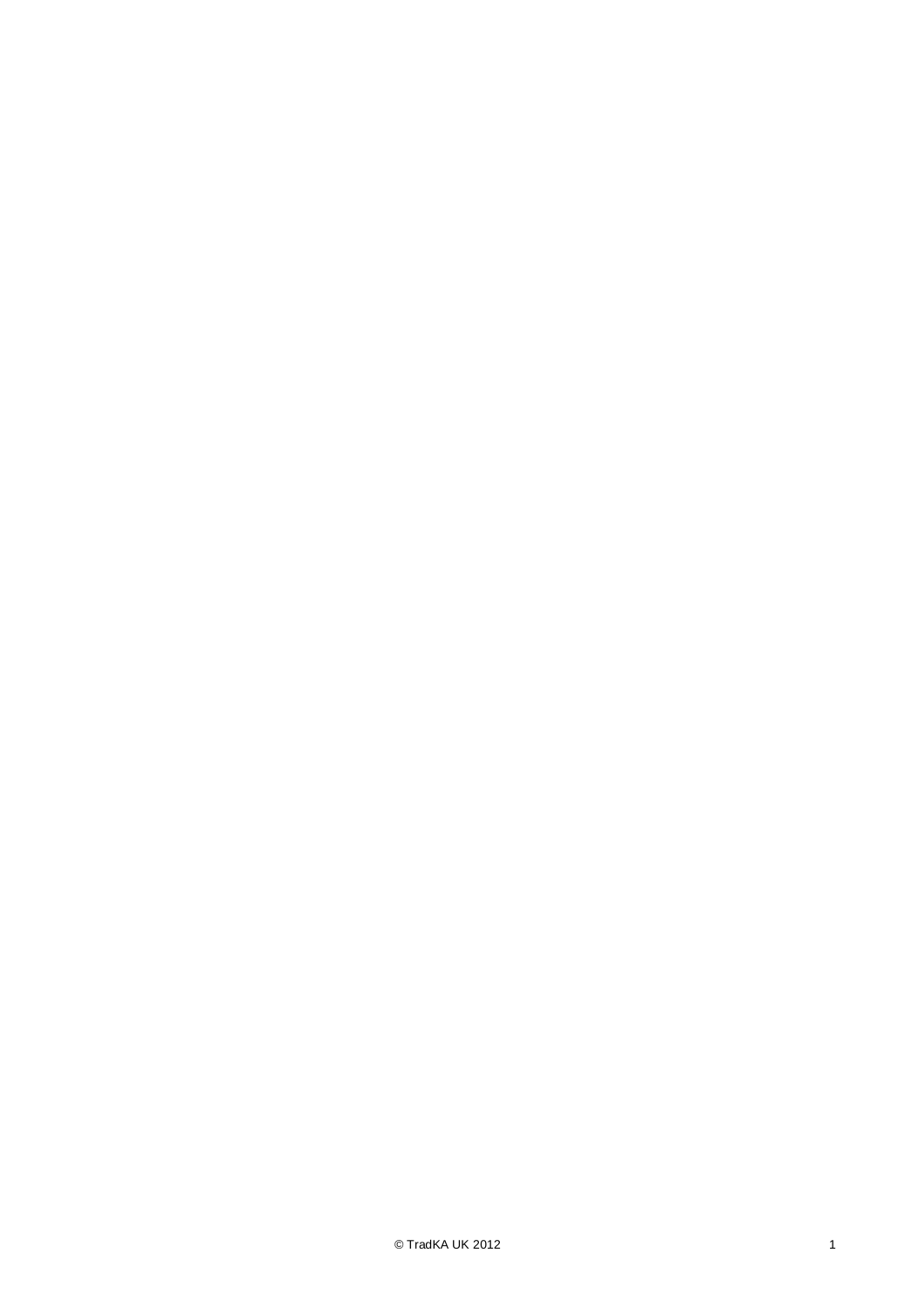**All Policies and procedures have been established using the former English Karate Governing Body, the Federation of English Karate Organisations (FEKO) and Federation of Martial Arts guidelines. They will be reviewed in accordance with Governing Body guidelines.**

## **1. Dan Grades**

## **1.1 New applicant registrations**

All applications for membership of TradKA UK must be accompanied by the full dan grade history of the applying club/dojo and senior dan grades. Such applications should be able to demonstrate the correct time in grade as detailed within these procedures.

In the event any applicant details do not comply with these procedures the matter will be considered by TradKA UK management who shall consider the matter. Their decision shall be final.

#### **1.2 Time in Grade**

The following time in grade restrictions, apply to all dan grades over the age of 16 following a traditional martial art:

| 1.2.1  | Beginner to 1st dan | $\blacksquare$               | 3 years with a minimum attendance at training of 80<br>lessons per year             |
|--------|---------------------|------------------------------|-------------------------------------------------------------------------------------|
| 1.2.2  | 1st dan to 2nd dan  | $\blacksquare$               | 2 years with a minimum attendance at training or<br>teaching of 80 lessons per year |
| 1.2.3  | 2nd dan to 3rd dan  | $\blacksquare$               | 3 years with a minimum attendance at training or<br>teaching of 80 lessons per year |
| 1.2.4  | 3rd dan to 4th dan  | $\blacksquare$               | 4 years                                                                             |
| 1.2.5  | 4th dan to 5th dan  | $\qquad \qquad \blacksquare$ | 5 years                                                                             |
| 1.2.6  | 5th dan to 6th dan  | $\qquad \qquad \blacksquare$ | 6 years                                                                             |
| 1.2.7  | 6th dan to 7th dan  | $\qquad \qquad \blacksquare$ | 7 years                                                                             |
| 1.2.8  | 7th dan to 8th dan  | $\qquad \qquad \blacksquare$ | 8 years                                                                             |
| 1.2.9  | 8th dan to 9th dan  | $\qquad \qquad \blacksquare$ | 9 years                                                                             |
| 1.2.10 | 9th dan to 10th dan | $\qquad \qquad \blacksquare$ | 10 years                                                                            |

For freestyle martial arts dan grade progression may follow shorter time periods than those specified for more traditional martial arts but these must be agreed with TradKA UK.

It is not possible to apply any catch up or aggregate time when considering eligibility for grade examinations. For the avoidance of doubt, a yondan practitioner who had been a sandan for eight years could not be considered for godan a year after achieving yondan. The time restrictions apply to each grade from the date of the award.

#### **1.3 Related regulations:**

#### 1.3.1 TradKA UK makes all dan grade promotions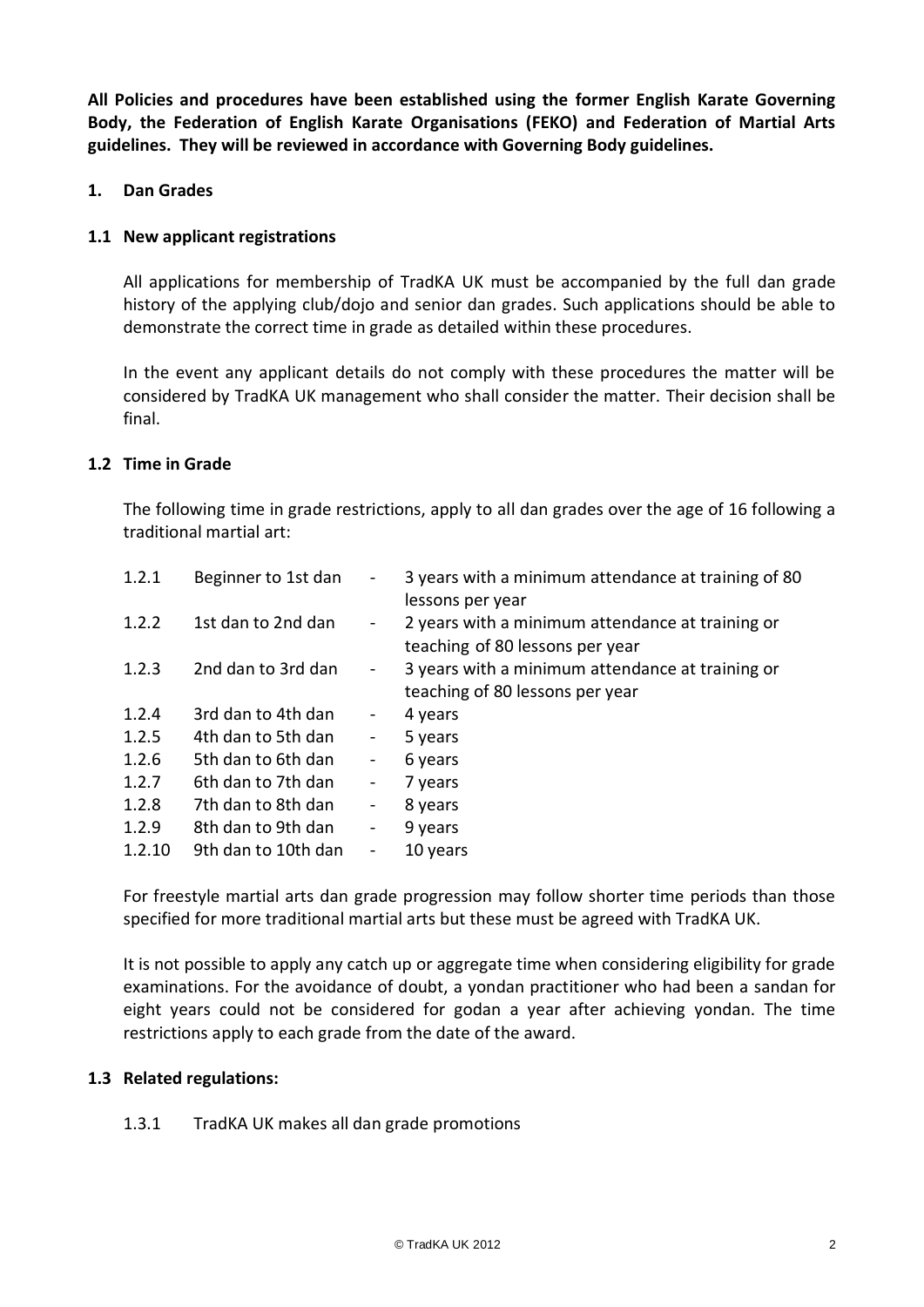- 1.3.2 Up to third dan, all dan grade promotions will be by way of grading examination. For fourth dan and above, TradKA UK will (i) only promote by technical grading examination or (ii) award currently practising karateka/martial artists and individuals who have in their its opinion contributed to the furtherance of martial arts at TradKA UK/Governing Body level.
- 1.3.3 The minimum age for registering shodan with FEKO is 16 years. Junior shodans will be registered with TradKA UK.
- 1.3.4 The highest grade that can be awarded is 10th dan.
- 1.3.5 Students moving from TradKA UK to another FEKO registered association, and who are shodan or above, should not permitted to grade for one year.

## **1.4 Junior Dan Grades:**

Although junior dan grades are not registered with FEKO, in the interest of child development and protection coupled with the acceptance of the need for recognition of development, it is acknowledged that TradKA UK exercises the right to promote children to junior dan grade.

It is known that many children starting martial arts at very young ages have shorter attention spans than those of older children and adults. Consequently it is unlikely that children would have the same capacity for advancement as older practitioners, therefore no child will be awarded junior shodan unless they are at least ten years of age on the date of award.

Any child, who achieves junior shodan, may be considered for promotion to junior nidan, providing they have practised actively as junior shodan for at least two years, and are at least fourteen years of age on the date of grading to junior nidan. All certificates and similar documents will clearly state junior.

Any child of junior shodan or nidan status will be regarded as a senior shodan on the date of their sixteenth birthday provided that they have trained consistently under instruction by a TradKA UK organisation for a minimum of eighty lessons (slightly less for 'non traditional' martial arts) since their fifteenth birthday and this is evidenced by their Instructor. Anyone who has not trained actively since their fifiteenth birthday will be required to undergo a re-assessment or examination for senior shodan. This means also that the individual must be in training on their fifteenth birthday for consideration under this criterion.

#### **1.5 Minimum Age Criteria**

With the regulations pertaining to time in grade, and coupled to the need for juniors to be regarded as no higher than shodan at age sixteen, this will equate to the following minimum age criteria for grades in traditional martial arts:

| I. | Shodan      | 16 years                        |
|----|-------------|---------------------------------|
| Н. | Nidan       | 18 Years or 2 years from Shodan |
|    | III. Sandan | 21 Years or 3 years from Nidan  |
|    | IV. Yondan  | 25 Years or 4 years from Sandan |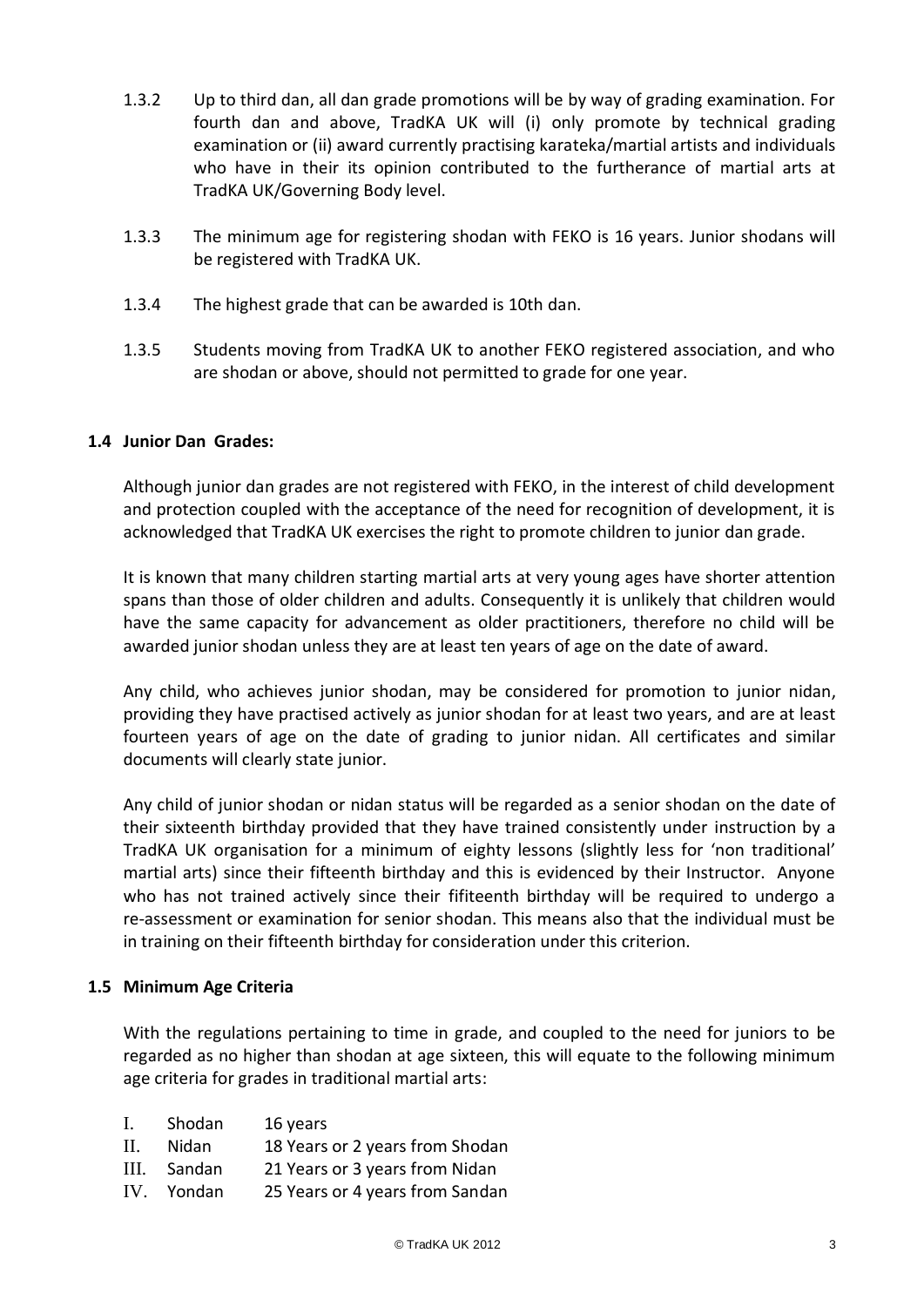- V. Godan 30 Years or 5 years from Yondan
- VI. Rokudan 36 Years or 6 years from Godan
- VII. Shichidan/Nanadan 43 Years or 7 years from Rokudan
- VIII. Hachidan 51 years or 8 years from Shichidan/Nanadan
- IX. Kudan 60 years or 9 years from Hachidan
- X. Judan 70 years or 10 years from Kudan

#### **1.6 Physical Advancement**

Where a TradKA UK or senior individual over the rank of sandan intends or prefers that consideration be given to advancement via physical examination, a senior technical representative of TradKA UK will be appointed who will assist and advise the member club/dojo in determining the criteria and requirement.

#### **1.7 Gradings**

#### **Kyu Grades**

For kyu grades, the panel must consist of at least one panel member being a dan grade not less than two grades higher in that discipline than the highest candidate for grading. For example a first dan in karate cannot examine a candidate for first kyu in karate. Similarly a fourth dan in karate cannot examine a second dan in kobudo. TradKA UK recommend, in the interest of equity, that the panel be composed of at least two people. It is recognized that this is not always possible but the regulations regarding level of the panel member stands.

#### **Shodan to Sandan**

For senior dan grades up to and including third dan, the panel must consist of at least three people, one of whom must be a practising martial artist at least two grades higher than the most senior candidate. It is preferable that the rest of the panel be composed of senior dan grades of at least second dan, all of who have at least one-year seniority. However, for first and second dan gradings only, the rest of the panel may be composed of senior first dan grade practitioners, with at least one year's experience. For all dan gradings, there must be at least one member on the panel who is qualified in the style being examined and it is preferable that the most senior member of the panel is that person. For first and second dan gradings, this qualification requirement is mandatory if the rest of the panel is composed of senior first dan grades.

For junior dan grades the panel must consist of at least two people, one of whom must be a practising senior dan grade martial artist at least one grade higher than the most senior candidate. The rest of the panel must be composed of senior dan grades of at least first dan and have at least six months seniority. There must be at least one member on the panel who is qualified in the style being examined and it is preferable that the most senior member of the panel is that person.

It is important that dan grade candidates are given recognition for the importance of dan grade examination and achievement. This is a special event in a karateka/martial artists's career and should be treated as such. This can only be achieved by ensuring that the grading is seen as a separate process to kyu gradings. Dan grading recognition is the responsibility of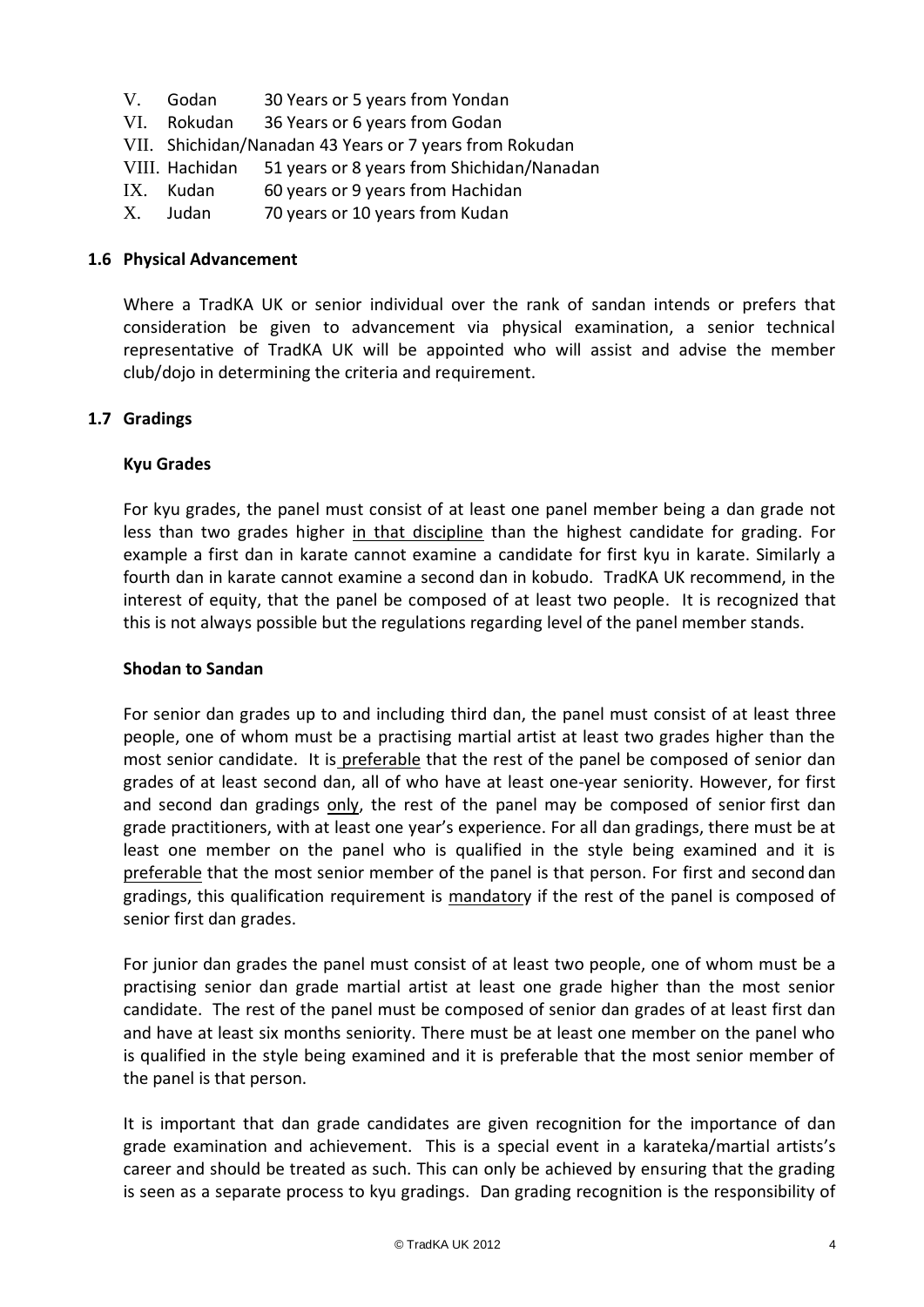the Association TradKA UK. Dan gradings in karate will therefore be held three times a year, usually February, June and December and held at different venues throughout the country. It is preferable however that the panel includes at least one examiner drawn from each candidate's dojo. Other martial art dan gradings are scheduled in discussion with the relevant instructor.

Following grading, successful candidates will be entitled to wear their belts and will be issued with a certificate. They will not however be considered full dan grades and their licences will not be signed until they have continued training consistently for a further period of 6 months. After that time, their Instructor should contact TradKA UK for their licence to be signed and the grade ratified.

## **Yondan to Godan (Technical Examination)**

It is possible that TradKA UK hold upgrading examinations which may consider promotion of individuals to a grade higher than that held by the grading panel, in such circumstances the following regulations apply: -

For promotion to fourth dan, the panel must consist of at least three individuals of third dan, all of whom have at least one year of seniority at third dan. For promotion to fifth dan, the panel must consist of at least two individuals of fourth dan and one or more others of at least third dan. Additionally all panel members must have at least one years seniority.

## **Yondan to Judan (Non Technical Examination)**

Grades at this level should only be awarded after consideration of a panel of senior karateka/martial artists within FEKO or TradKA UK. Such consideration will include: -

- Details of the individuals karate/martial arts history
- Their contribution to TradKA UK and martial arts
- Their age and seniority
- Any other contributory factor

Any confirmation or consideration will not be unreasonably withheld.

#### **1.8 Dan Grade Syllabus**

*.*

With the introduction of an association grading there is a need for the grading to be consistent. This should not detract from normal training methodologies used by individual Instructors but within the grading itself there should be key indicators. At dan grade level candidates should be prepared to be asked to perform combination of any techniques within the relevant martial art syllabus.

## **1.9 Breaches of Dan Grade Awards Procedure**

In the event a complaint is received regarding a breach of these procedures, the complaint will be dealt with by TradKA UK management who are empowered to instruct the club/dojo or individual to rectify the breach.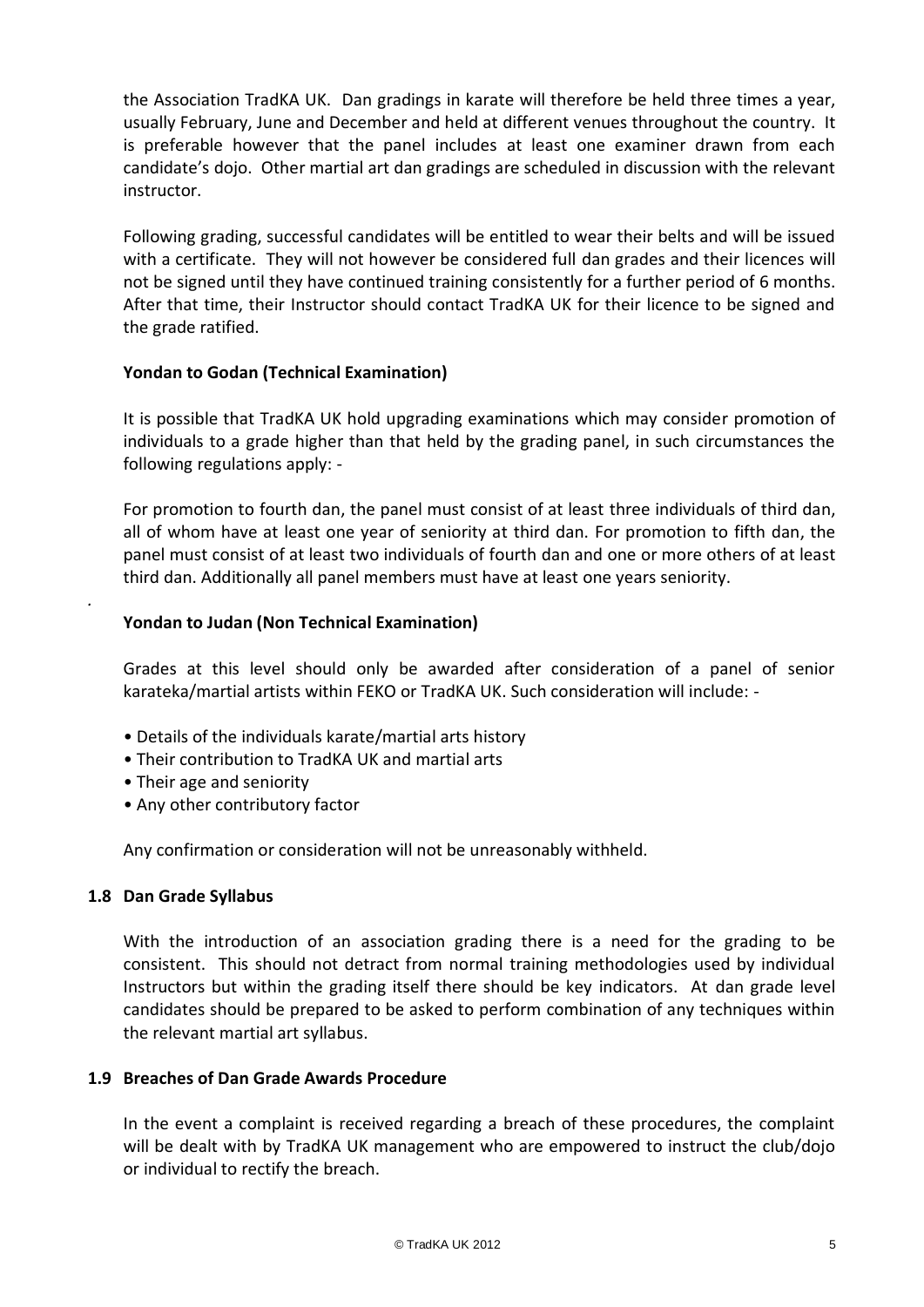If this is refused or no action taken, the matter will be dealt with in accordance with the complaints procedure as laid down in the rules and regulations of TradKA UK.

## **2 Child Protection**

#### **2.1 CRB Disclosure**

All Instructor members of TradKA UK must have a current CRB Enhanced Disclosure check within a minimum of three months of their joining TradKA UK. The introduction of the ISA Vetting Scheme will supersede all arrangements. For those who are issued with FEKO/FMA Licences that enhanced disclosure must be through FEKO. Failure to undergo such a check means that they must not work with children unsupervised and will not be registered as Instructors. Instructors should also register under the FEKO Child Protection Policy. Instructors must also hold relevant Instructor Insurance. These costs must be borne by the relevant Instructor.

A copy of the CRB enhanced disclosure or the number of that disclosure must be submitted to the TradKA UK Secretary for recording.

TradKA UK accept that the protection of individuals is paramount; therefore sharing information regarding CRB disclosure is regarded as privileged. Accordingly TradKA UK understand that no information may be given, shared or otherwise disclosed without the permission of the individual concerned except where disclosure is supported by statutory powers (court order or similar) The purpose of this clause of these policies is to outline the criteria which will form unacceptable report and provide the framework of the overall CRB policy.

#### **3. Membership**

- 3.1 There is no charge for organizational membership to TradKA UK. There is a charge for each individual registration with FEKO/FMA. This figure is determined annually.
- 3.2 Termination of TradKA UK Membership

If a student leaves TradKA UK and joins another association that is also a member of FEKO/FMA, the registration slip is NOT transferable. The pink/green registration receipt becomes invalid. The student must re-register with FEKO/FMA by taking out a new registration with the new association

#### **4. Instructors**

Quality of training for members of TradKA UK is extremely important. Each dojo has the right to determine the structure within the dojo.

#### **4.1 Recommendations:**

4.1.1 The definition of coaches and instructors is one of personal preference but clubs need to be aware that FEKO considers a coach as having a larger responsibility than instructors have. Some organisations however considers coaches first line trainers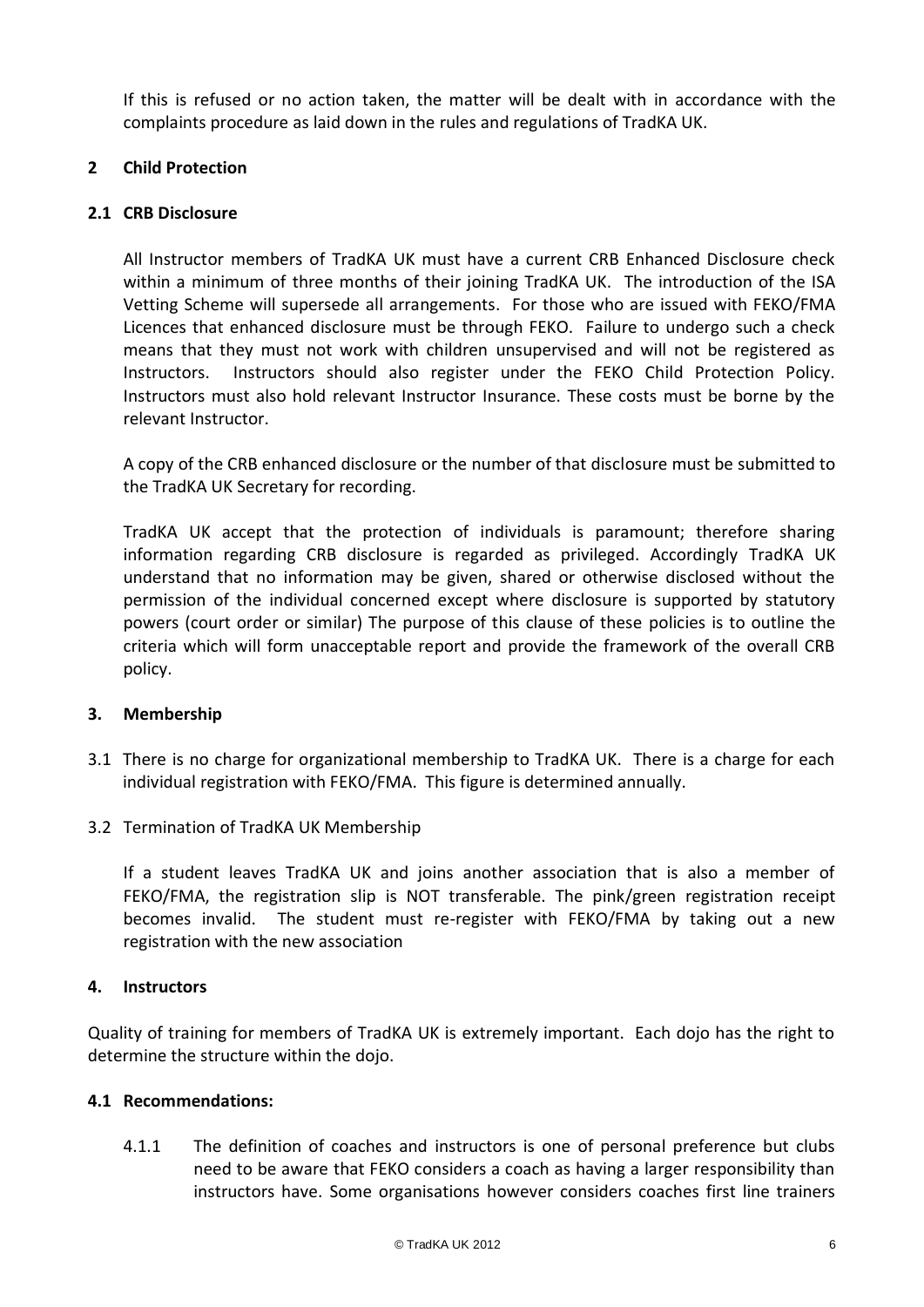and instructors in charge of a number of coaches. Whatever definition is used it is recommended therefore:

- All Junior Coaches/Instructors under the age of eighteen years should have followed a programme leading to the Junior Coaches or other approved award.
- All Senior Coaches/Instructors over the age of eighteen years should have followed a programme leading to the Senior Coaches or other approved award.
- **Instructors should have followed a programme leading to an approved** Instructor's award.

## **5. Data Protection Act**

.

TradKA UK acknowledges its responsibility to individuals and member clubs/dojos to safeguard all and any information collected and or retained by them within the course of the activities of TradKA UK

TradKA UK undertakes to ensure that all information is safeguarded at all times and may only be divulged with the individuals permission except where there may be a legal requirement to divulge such information to authorised parties. Within the context or the Data Protection Act, TradKA UK reserves the right to use information in accordance with the act.

No individual may gather or otherwise obtain information on behalf of TradKA UK without prior knowledge of TradKA UK management, such information may not be divulged to any third party, nor used for any private or non-authorised purpose.

#### **6. Health and Safety**

#### **6.1 Introduction**

This section states TradKA UK's strategy for health, safety and welfare. It identifies the organisational structure and arrangements to ensure TradKA UK fulfils its duty of care by providing a safe and healthy working environment.

This document outlines the overall policy of TradKA UK. However, additional policies and procedures may be required to address specific Health and Safety issues.

#### **6.2 Policy Statement**

- 6.2.1. TradKA UK is committed to ensuring the health and safety of all students, TradKA UK Instructors, Coaches and volunteers as well as others that may be affected by its activities.
- 6.2.2. The aim of TradKA UK is to create healthy and safe practices and training environments that prevent or reduce training related illness and injury.
- 6.2.3. TradKA UK is committed to working together in partnership with member clubs/dojos to promote an awareness culture within these organisations.